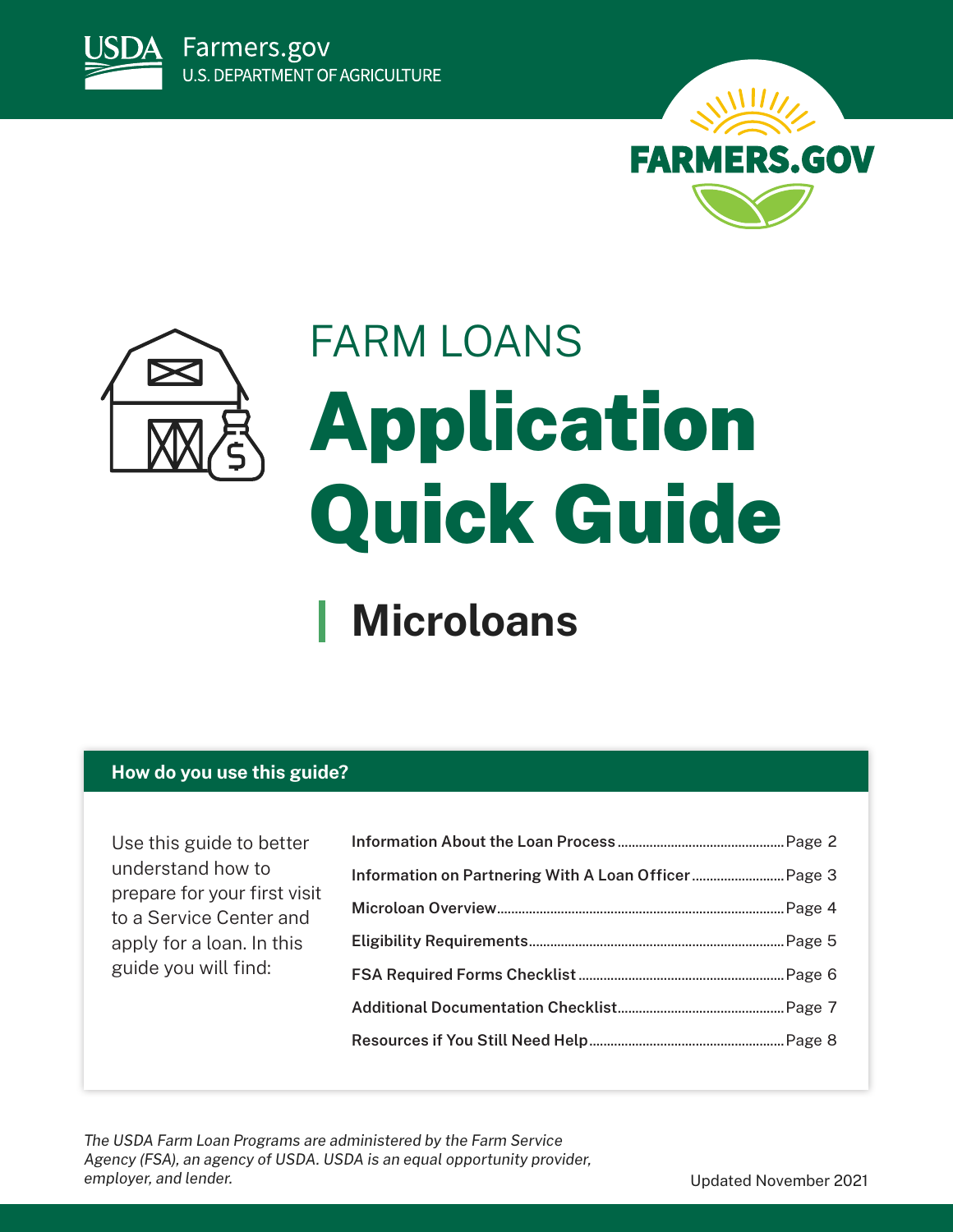## <span id="page-1-0"></span>Loan Process

## Here's what to expect on your FSA Microloan journey.

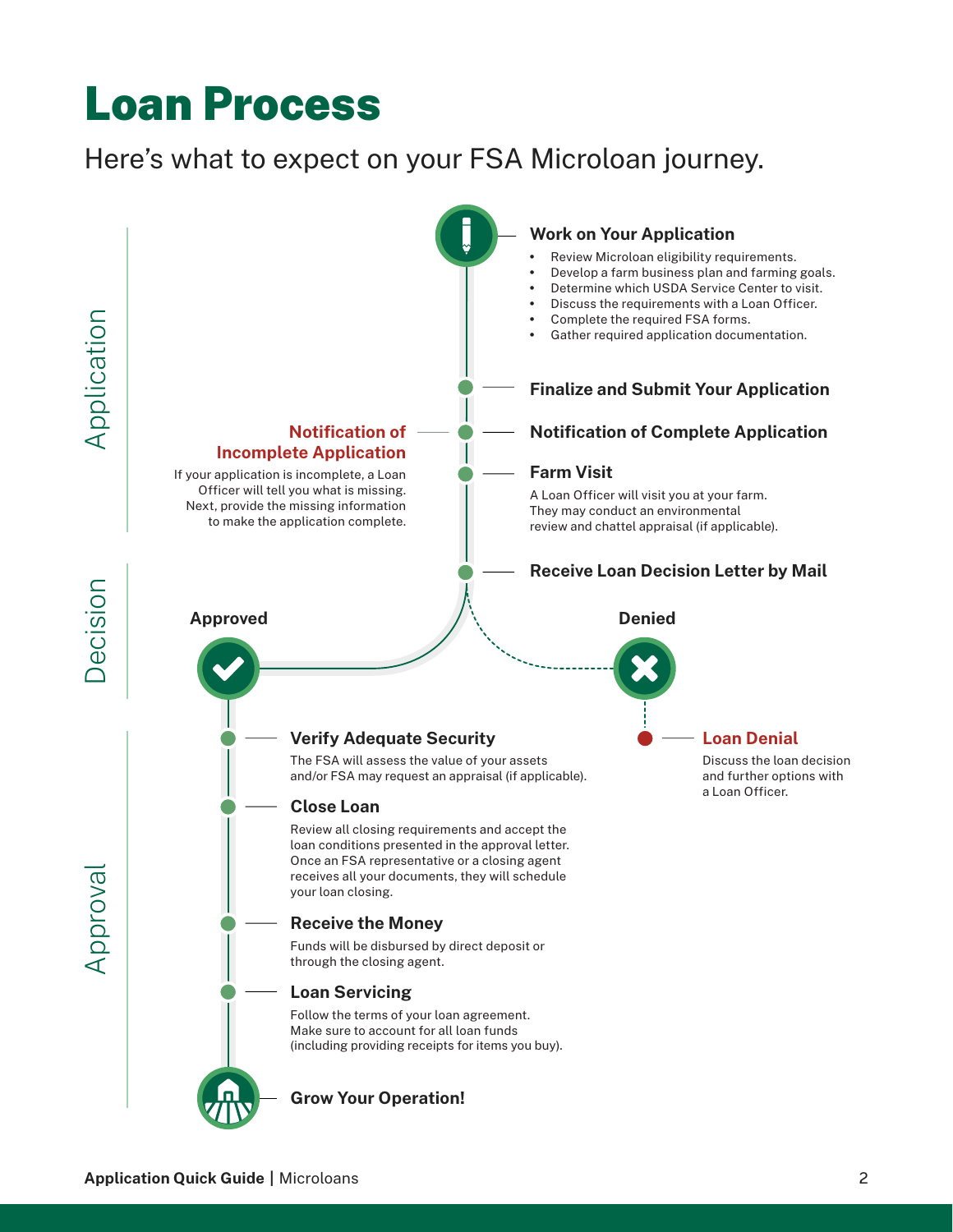## <span id="page-2-0"></span>Partner With A Loan Officer

Service Center employees are here to assist you throughout your loan journey.



## **Loan Officers will:**

- Assist you during the entire loan process.
- Provide supervision throughout the life of the loan.
- Give feedback and suggestions on your business operating plan.
- Work with you to develop opportunities to build your business and move on to a traditional form of credit.
- Work with you in person, via email, and on the phone.

## **Are you ready to connect with a Loan Officer?**

## **Follow These Steps:**



Find your local Service Center online at:<https://www.farmers.gov/service-locator> or contact an agriculture representative to find out where a Service Center is located.

**Call before visiting a Service Center. If the Service Center you call does** not have Farm Loan Programs employees, you will be directed to a Service Center that does.



Call to schedule an appointment with a Loan Officer at a Service Center. (Walk-ins are welcome, but Loan Officers may be unavailable at that time.)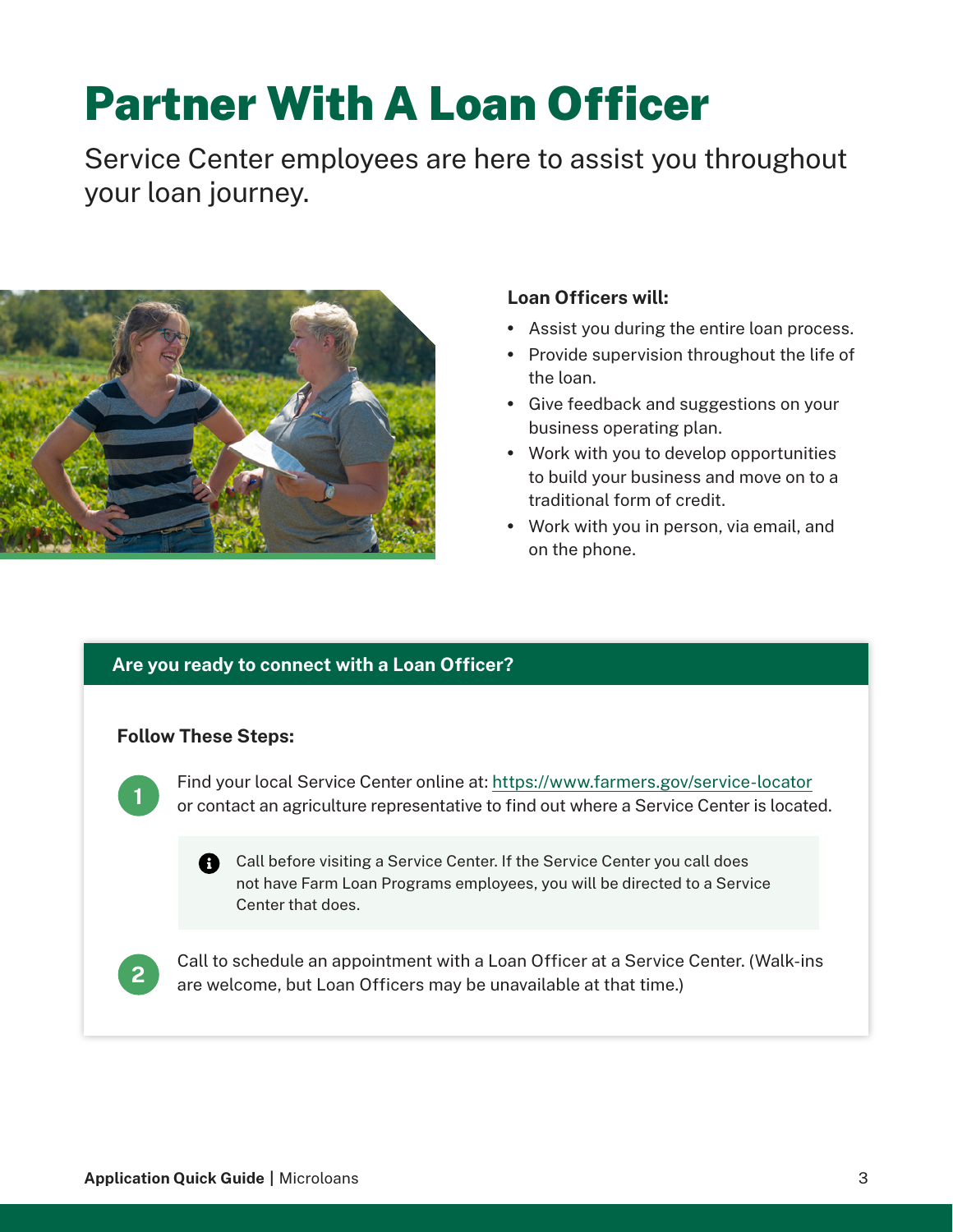## <span id="page-3-0"></span>Microloans

Microloans focus on helping finance small, beginning farmer or rancher, niche, and non-traditional farm operations.

All FSA Direct Farm Loans are funded and serviced by the FSA through local Loan Officers. The funding comes from congressional appropriations as part of the USDA budget. Interest rates are calculated monthly and are posted on the 1st of each month; view them here: [https://www.fsa.usda.gov/farmloans.](https://www.fsa.usda.gov/farmloans)

## **Loan Limitations**

Funds cannot be used to finance exotic birds, tropical fish, dogs, or horses used for racing, pleasure, show, and boarding or any other enterprises not typically associated with human consumption, fiber or draft use.

The maximum loan amount for either a Farm Ownership or a Farm Operating Microloan is \$50,000. The \$50,000 limit includes any outstanding FSA Direct Operating or Farm Ownership unpaid principal loan balances. A loan applicant may have other Guaranteed or Direct loans and still quality for a Microloan. Discuss additional options with your Loan Officer.

## **What is the difference between Farm Ownership and Farm Operating Microloans?**



**Ownership Loans Land Purchase or Construction Project**

The maximum loan amount is \$50,000.

Used to buy a farm; enlarge an existing operation; make a down payment on a farm; purchase easements; construct, purchase or improve farm dwellings, service buildings or other facilities and improvements essential to the farm operation; promote soil and water conservation and protection; and pay loan closing costs.

Generally, you need experience operating a farm-related business.



**Operating Loans Equipment, Feed, Livestock, etc.**

The maximum loan amount is \$50,000.

Used to pay costs associated with reorganizing a farm to improve profitability; purchase livestock, including poultry; purchase farm equipment; pay farm operating expenses, make minor improvements or repairs to buildings; refinance certain farm-related debts, excluding real estate; aid in land and water development, use, or conservation; and pay loan closing and borrower training costs.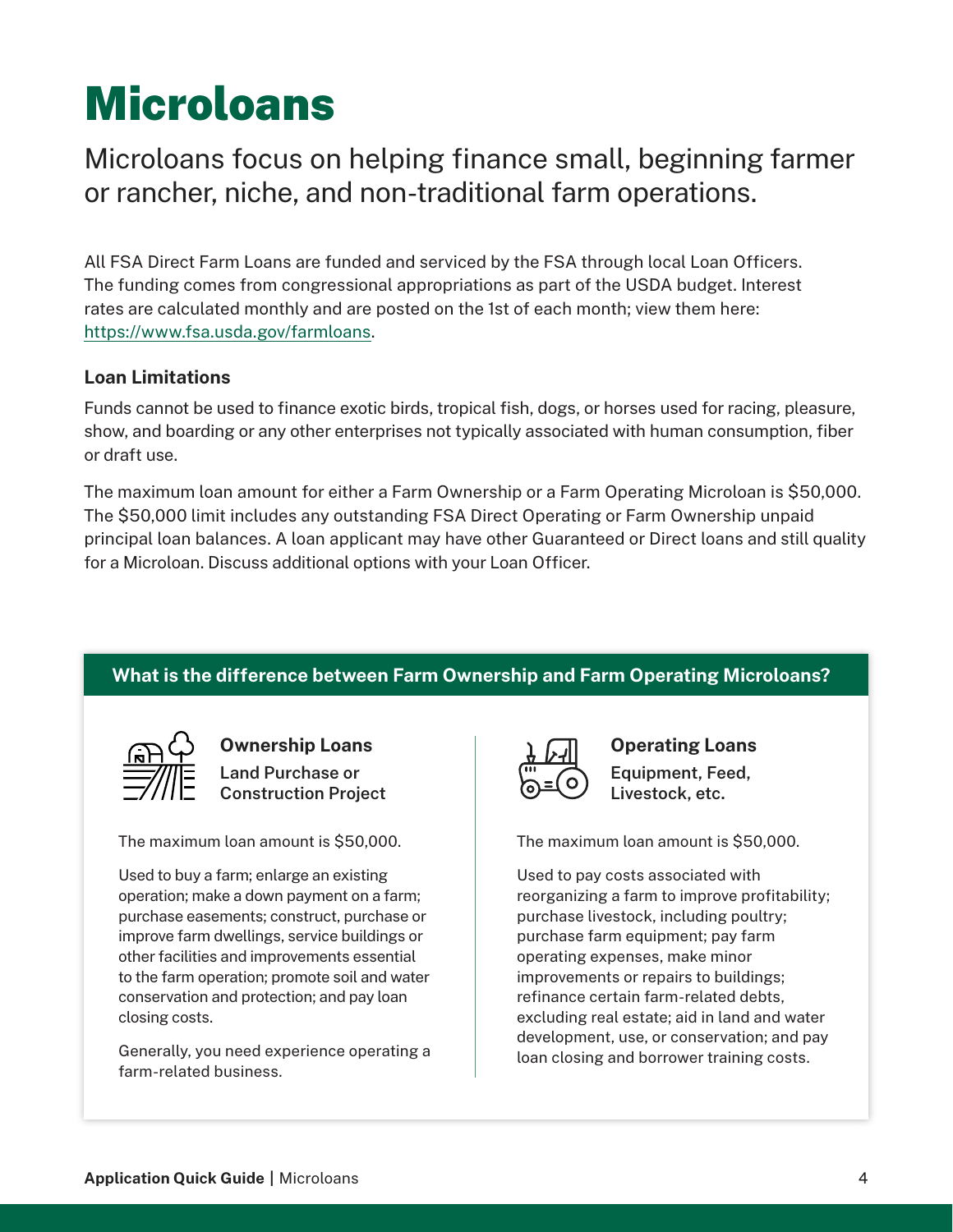## <span id="page-4-0"></span>Eligibility Requirements

## Here are general eligibility requirements you need to meet.

## **General eligibility requirements include:**

- Not having federal or state conviction(s) for planting, cultivating, growing, producing, harvesting, storing, trafficking, or possession of controlled substances.
- The legal ability to accept responsibility for the loan obligation.
- An acceptable credit history.
- Be a United States citizen, non-citizen national or legal resident alien of the United States, including Puerto Rico, the U.S. Virgin Islands, Guam, American Samoa, and certain former Pacific Trust Territories.
- Being unable to obtain sufficient credit elsewhere, with or without an FSA loan guarantee.
- No delinquency on a federal debt, other than IRS tax debt, at the time of loan closing.
- Not being ineligible due to disqualification resulting from a federal crop insurance violation.
- Have sufficient managerial ability to assure a reasonable expectation of loan repayment.

**Note:** There may also be additional requirements that your Loan Officer will discuss with you.

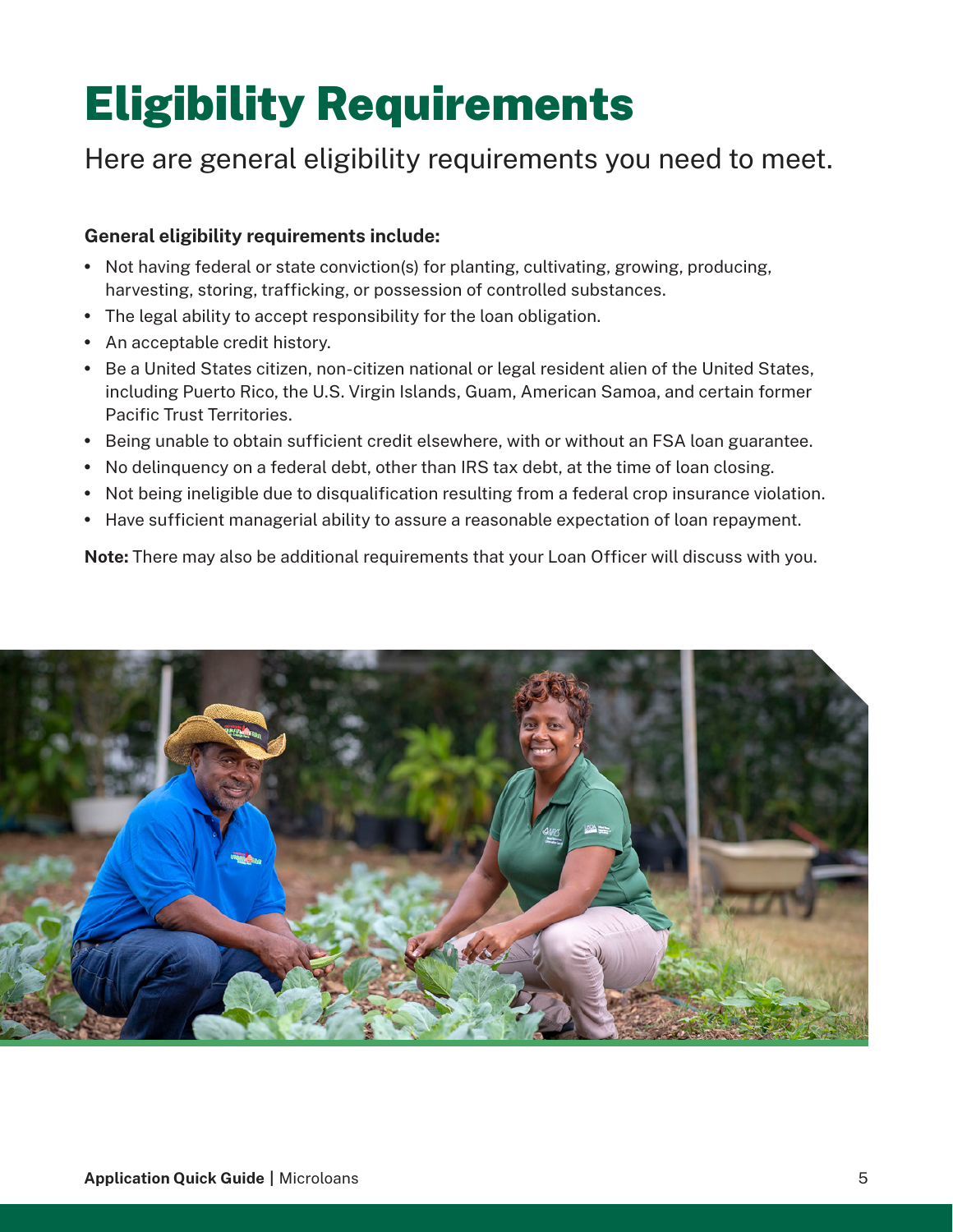## <span id="page-5-0"></span>FSA Required Forms

These are the form(s) the FSA needs to complete your loan application.

Check the box below once you have completed the form. A Loan Officer can provide you with an application form with the comprehensive application requirements. You can also download the form as a PDF on the FSA Microloan Programs webpage [\(https://www.fsa.usda.gov/](https://www.fsa.usda.gov/microloans)microloans).

**Note:** A signature is required for every form from each applicant, including entity members.

## **Form Number and Name**

**FSA-2330: "Request for Microloan Assistance"**

## **If you are an entity, you may need to provide this form, too.**

**AD-3030: "Representations Regarding Felony Conviction and Tax Delinquent Status" (for corporations only)**

There are online resources on the last page of this document that may help answer additional questions you may have about these forms or the application process.

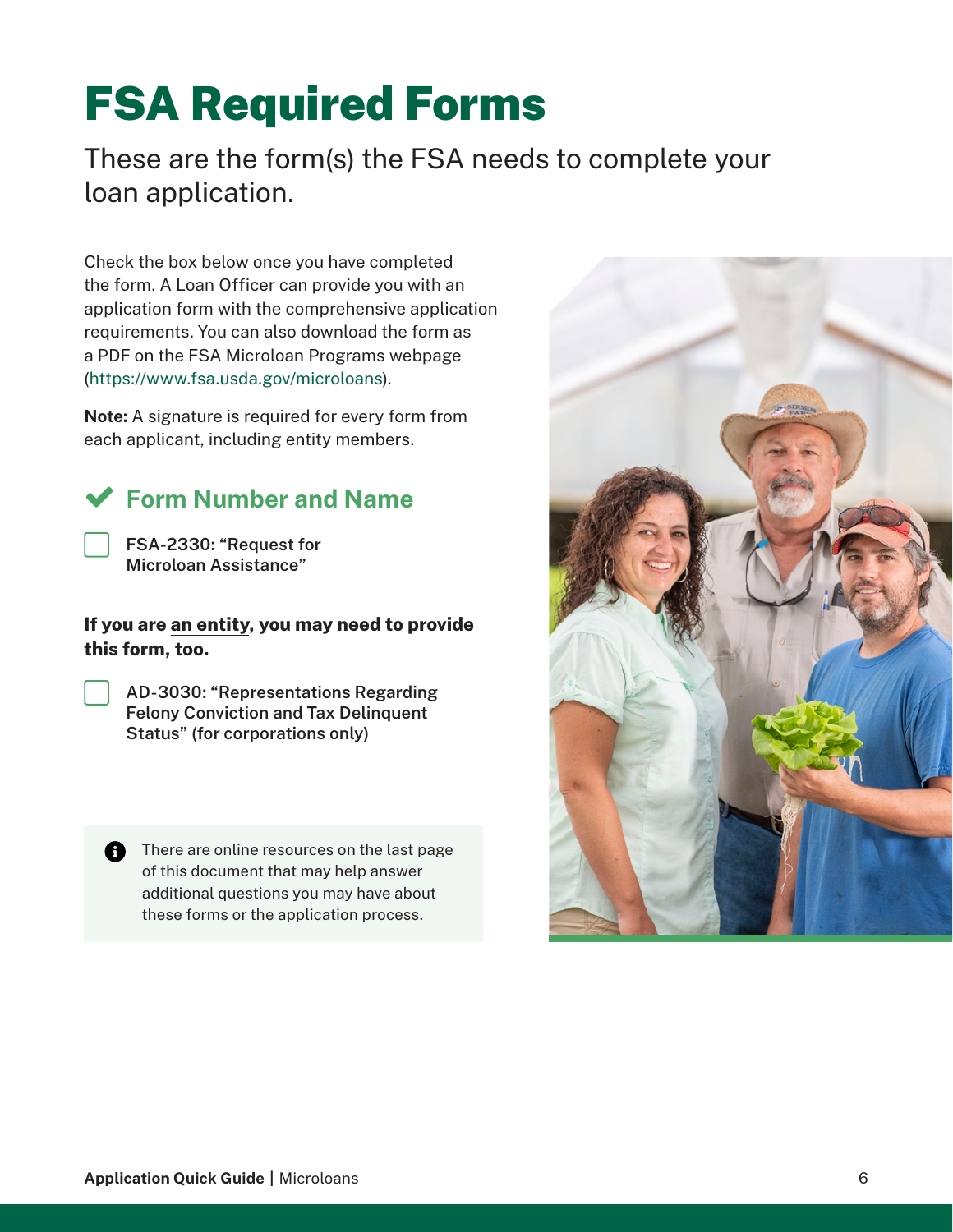## <span id="page-6-0"></span>Additional Documentation

These are some of the items you will need to complete your application.

Check the boxes below as you gather each item to ensure a complete application.

**Note:** For Entity Applicants, including all Embedded Entities, the information listed below is required for (1) the entity; (2) the embedded entity; and (3) each individual entity member.

| <b>Item Name</b>                                                                                      |                                                                                                 |  |
|-------------------------------------------------------------------------------------------------------|-------------------------------------------------------------------------------------------------|--|
| Credit report fee, using personal or<br>bank check, made payable to the Farm<br><b>Service Agency</b> | If you are an entity, please provide<br>these items, too.                                       |  |
| Copies of all leases, contracts,<br>options, and other agreements                                     | <b>Financial statements from your</b><br>entity (if applicable) and all<br>involved individuals |  |
| Proof of legal name such as a driver's<br>license or Green Card                                       | <b>Complete list of all entity members</b>                                                      |  |
| Verification of income, debts, and<br>assets (for example, recent pay stubs                           | Copies of any organizational and<br>operation documents                                         |  |
| and statements for credit cards, loans,<br>and bank accounts)                                         | <b>Partnership Agreement or Joint</b><br><b>Operation Agreement</b>                             |  |
| If you are applying for a Farm                                                                        | Evidence of current registration and<br>good standing with relevant state                       |  |
| <b>Ownership Microloan, please</b>                                                                    | regulatory agencies                                                                             |  |
| provide these items, too.                                                                             | A duly adopted resolution to apply                                                              |  |
| Legal descriptions of all farm property<br>owned or to be acquired                                    | for and obtain financing                                                                        |  |
| Copy of ratified purchase agreement                                                                   |                                                                                                 |  |
| Construction plans (if applicable)                                                                    |                                                                                                 |  |
| <b>Note:</b> Complete legal descriptions are usually                                                  |                                                                                                 |  |
| found in a deed from the courthouse.                                                                  |                                                                                                 |  |